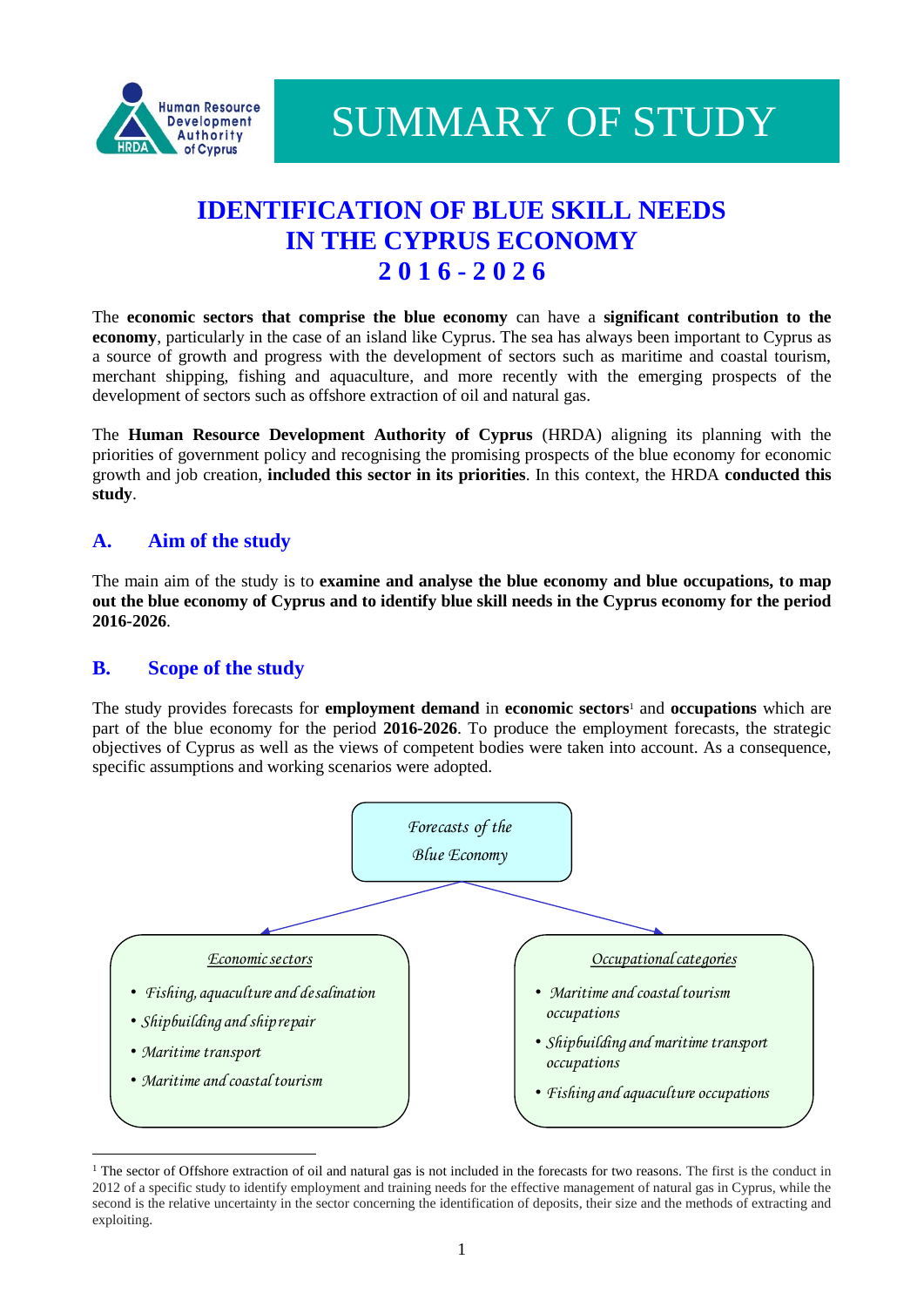The **knowledge and skills areas** that have been identified as particularly important for exploiting the potential provided by the blue economy **fall into two categories**. The identification of skills **focused on maritime, shipping, fishing** and **maritime and coastal tourism occupations**, which entirely belong to the blue economy. For the selection of occupations, the policies of Cyprus, the views of competent bodies, and the forecasts for employment needs were considered.



# **C. Blue economy in the European Union**

According to the **definition** used in the **European Union**:

**The blue economy is all economic activities related to the oceans, seas and coastal areas. It also includes activities that provide direct or indirect support to the functioning of the blue economic sectors which are not necessarily located in coastal areas.** 

The **European Commission has defined nine sectors** (five priority sectors and four other important sectors) **covering a wide range of economic activities** related to the oceans, seas and coastal areas, which entirely belong to the blue economy. However, it is noted that there are also other sectors which either largely belong to the blue economy or support the operation of blue economic sectors.

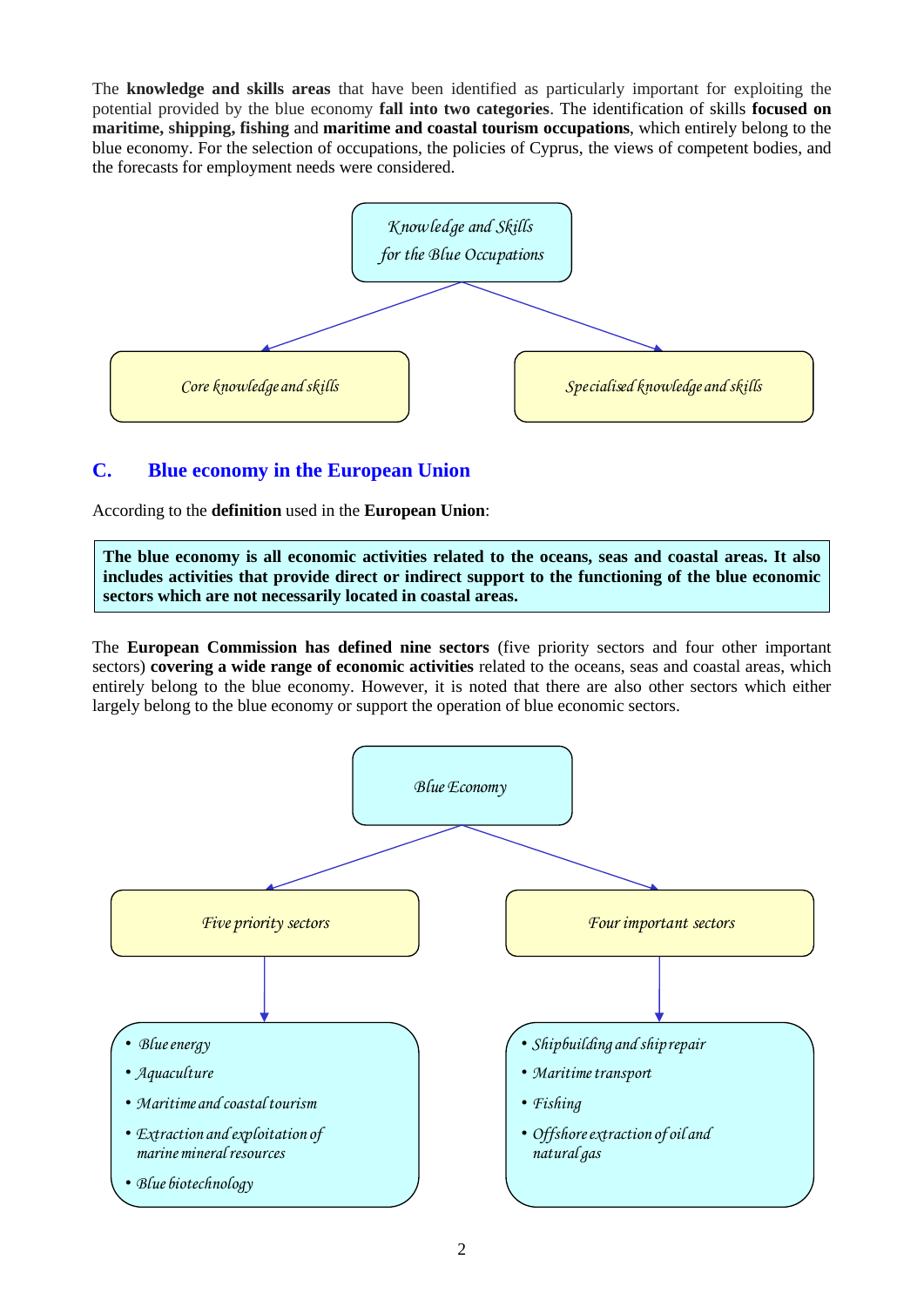### **D. Blue economy in Cyprus and forecasts for employment demand**

The **blue economy of Cyprus** consists of **39 economic sectors** which are **grouped into six main categories**.



**Total employment in the blue economic sectors of Cyprus** during the period **2016-2026** is forecasted to exhibit an **upward trend**. As a result in 2026, 40.518 persons or **around 1 out of 10 employed persons** will work in the blue economy.

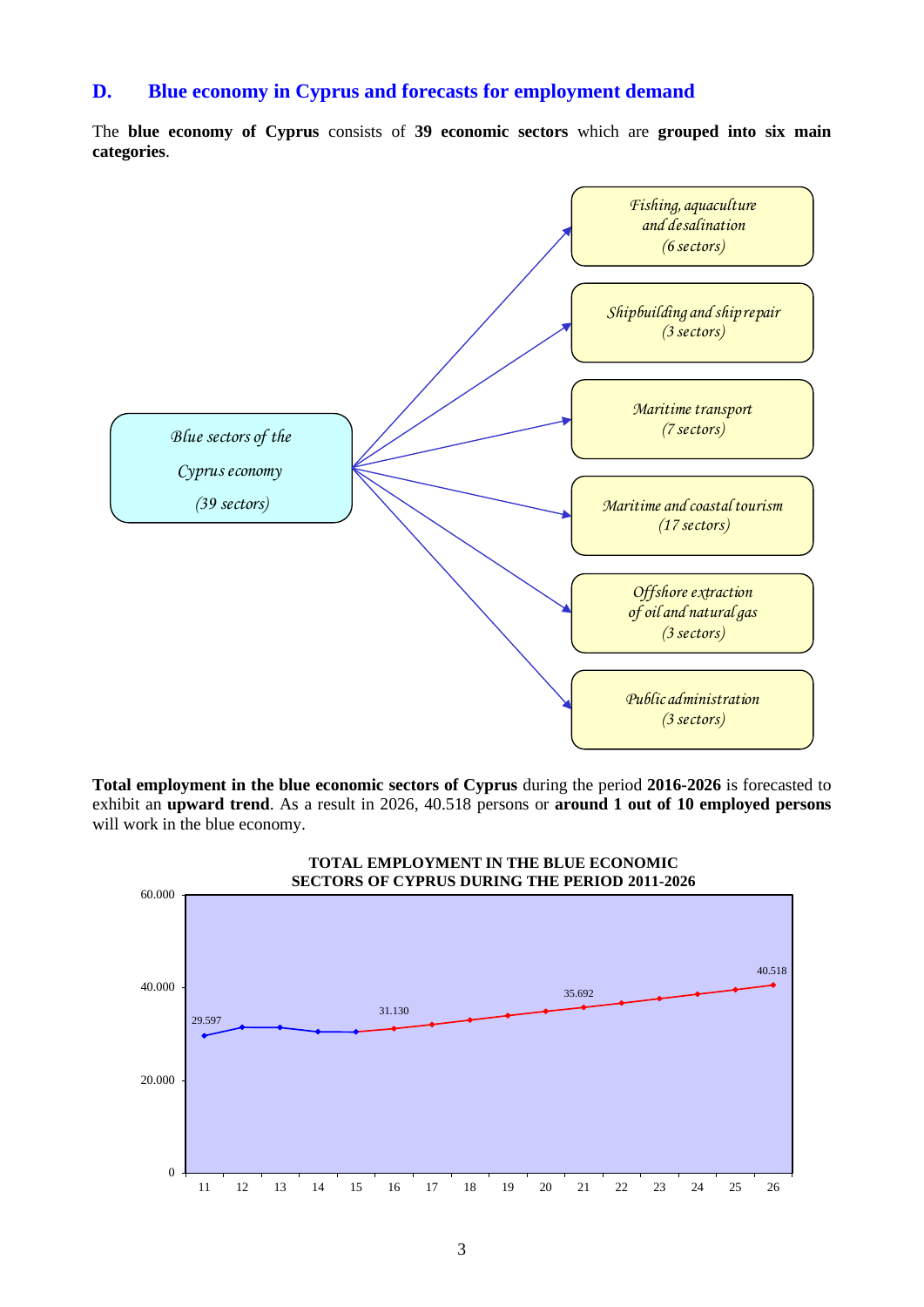**Total employment demand** is estimated at **1.900 persons** or **5,4% per year** which corresponds to **14,3% of total employment demand for the Cyprus economy**.



The **vast majority of employed persons** in the blue economic sectors will continue to work in **Maritime and coastal tourism** showing a **significant upward trend**. **Eight out of ten employed persons** in the blue economy will be in this sector, reflecting the considerable importance of tourism to the blue economy of Cyprus. This sector will exhibit the **highest total employment demand** with 1.615 persons or 5,6% per year during the period 2016-2026 which **corresponds to 85% of total employment demand** of the blue economic sectors.

The **second biggest blue economic sector**, also exhibiting a **significant upward trend**, is **Maritime transport**. **One out of six employed persons** of the blue economy will be working in this sector. **Total employment demand** will reach 253 persons or 4,3% per year during the period 2016-2026 (13% of total employment demand of the blue economic sectors). These trends are related to the strategic objective of Cyprus for **further promotion of merchant shipping** as well as the **pursuit for exploiting hydrocarbon deposits** in the Exclusive Economic Zone of the Republic of Cyprus.

# **E. Identification of blue skill needs in Cyprus**

The **timely acquisition of necessary skills and qualifications by the persons employed** in blue occupations plays an **important role in the utilisation of the prospects created by the blue economy**. Towards this direction, **the core as well as the specialised knowledge and skills of blue occupations were identified**.

**The main thematic categories of specialised knowledge and skills** which may be used in designing education and training programmes were identified for the **following blue occupations**: